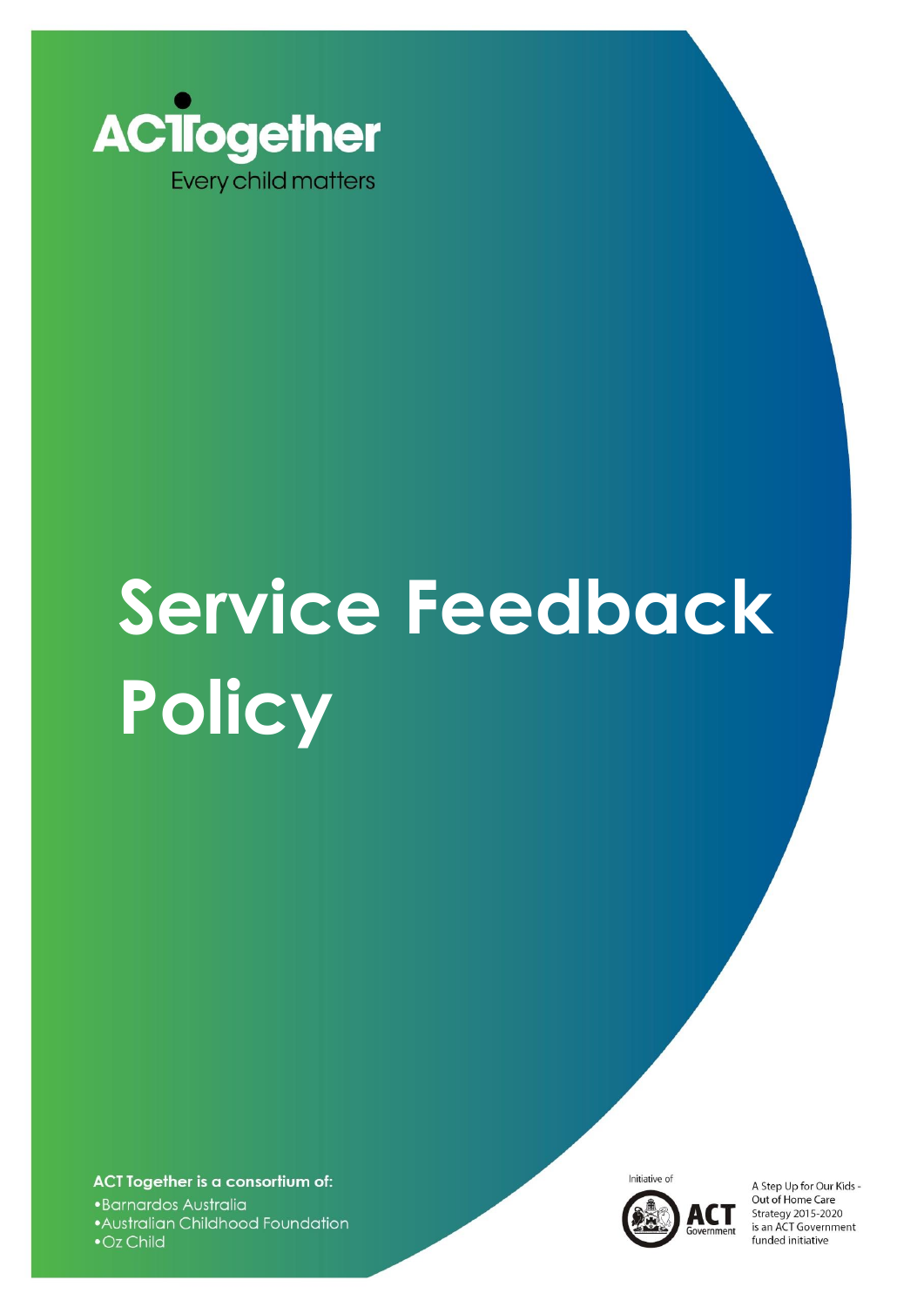# **ACT Together Service Feedback**

ACT Together agencies welcome compliments, comments and complaints from its clients, their representatives and external stakeholders as they provide valuable and direct feedback on the quality and performance of our services and organisational support functions. The purpose of this policy is to provide staff with the framework and tools to enhance accessibility for all clients, client representatives and external stakeholders. This policy has been developed with reference to consortium agencies' policies and procedures for managing complaints.

# **SCOPE**

This policy relates to all staff, students, and volunteers within ACT Together.

ACT Together recognises and promotes the right for all people to:

- Be treated respectfully, authentically, confidentially and compassionately;
- Be supported, including through an advocate;
- Provide feedback (compliments, comments or complaints)
- Know what to expect and when:
- Expect processes and decisions that are balanced, fair and just:
- Not be forced, threatened, bribed, or discouraged from lodging a compliment, comment or complaint when they have expressed a wish to do so;
- Not face any retribution when making a compliment, comment or complaint
- Continuation of professional interaction with ACT Together
- Expect ACT Together to view compliments, comments and complaints as opportunities for input and improvement;
- Request an appeal and/or independent review.

External stakeholders are afforded the same rights as listed above for the purposes of this policy.

Feedback provides ACT Together with the opportunity to:

- Understand the needs and expectations of clients, residents, stakeholders and the communities in which we work and support;
- Identify improvements to what we do and how we do it (decision, processes, systems, trends, actions, behaviours and attitudes);
- Record, register, respond and resolve identified issues, and share these to improve practices and explore new solutions; and
- Analyse and learn from identified trends and solutions to ensure our service is proactive and relevant to the communities it serves.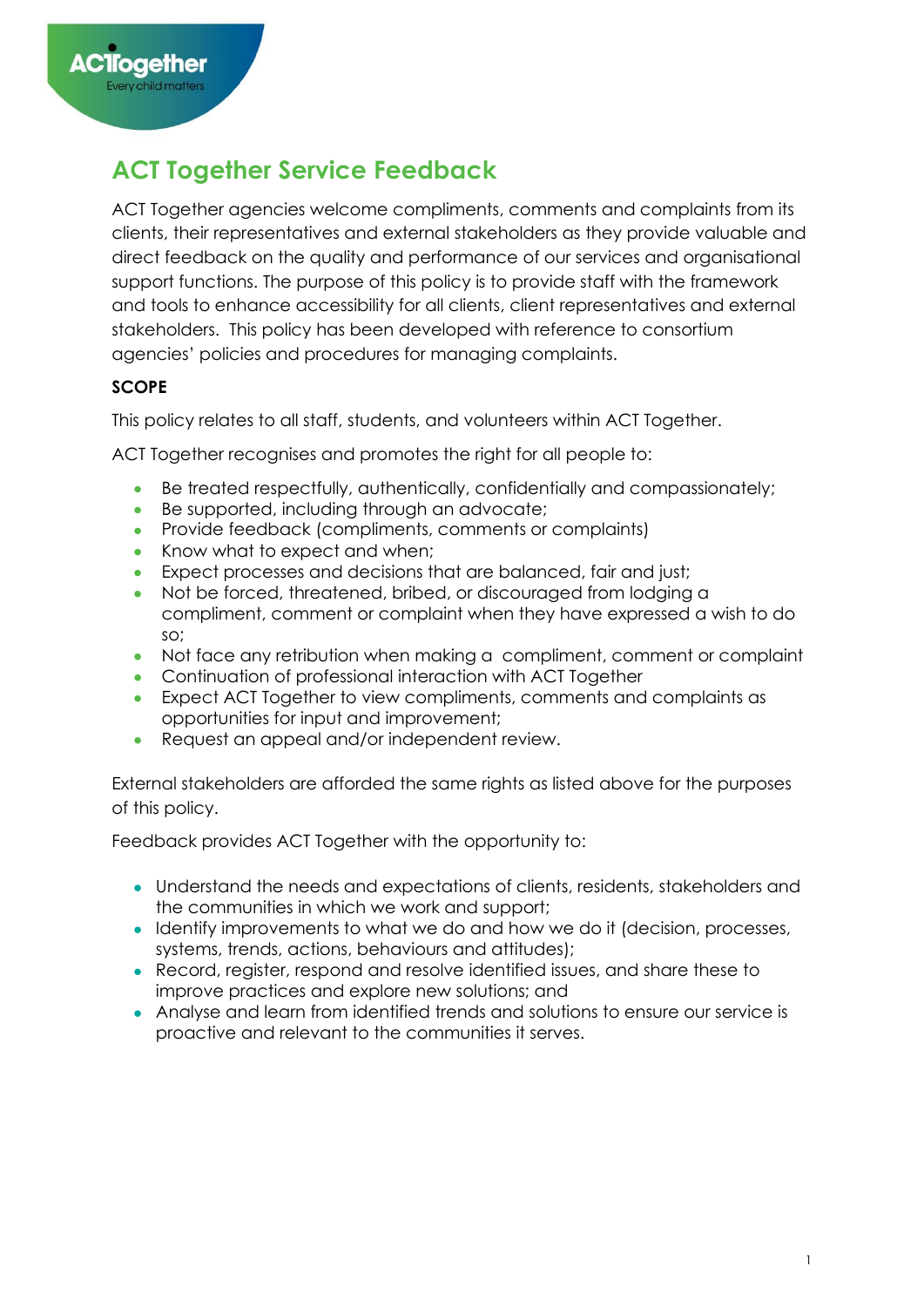# **ENGAGING WITH CLIENTS AND OTHER STAKEHOLDERS**

All clients of ACT Together are to have access to information on how to provide feedback in the form of compliments, complaints or comments. Feedback information is to be displayed on ACT Together's website, public areas and be readily available for all clients/client representatives and other stakeholders to access at any time.

Information can be made available to clients and external stakeholders in a form that is accessible to them, which may include for example the use of translation/interpreting service and providing for information to be provided and feedback to be received in written, verbal and digital formats.

Children and young people who are in care are provided with a copy of the Charter of Rights for Kids in Care ensuring they are aware of their right to talk to people about things they don't like or understand and are given contact details for ACT Together and external agencies. Children and young people can access support and advocacy from the CREATE foundation to assist them with providing feedback to ACT Together if needed.

Carers are provided with details for providing feedback at the point of application and then in the Carer Handbook, Carers are able to seek support and advocacy through Carer Support or externally through Carers ACT.

Birth family members are able to seek support and advocacy from the Australian Red Cross including assistance with providing feedback.

# **DEFINITIONS**

#### **Compliment**

A client/client representative or external stakeholder may wish to provide positive feedback to a staff member, service or the organisation. Compliments reflect actions that indicated the satisfaction derived or an action that exceeded expectation. Compliments are important records for the purposes of morale, team work and client/stakeholder perceived value of the service.

#### **Comment**

Comments provide opportunity of recording an observation, insight, aspect or experience that is not a compliment or complaint but may be useful to improving the way we do things.

#### **Complaint**

A client/client representative or external stakeholder may experience and wish to report a negative experience or aspect of service. In considering whether feedback constitutes a complaint, it should be determined that the expression of dissatisfaction is about a service provided by ACT Together and that it requires a response. Complaints can relate to delays, lack of response, an unresolved matter